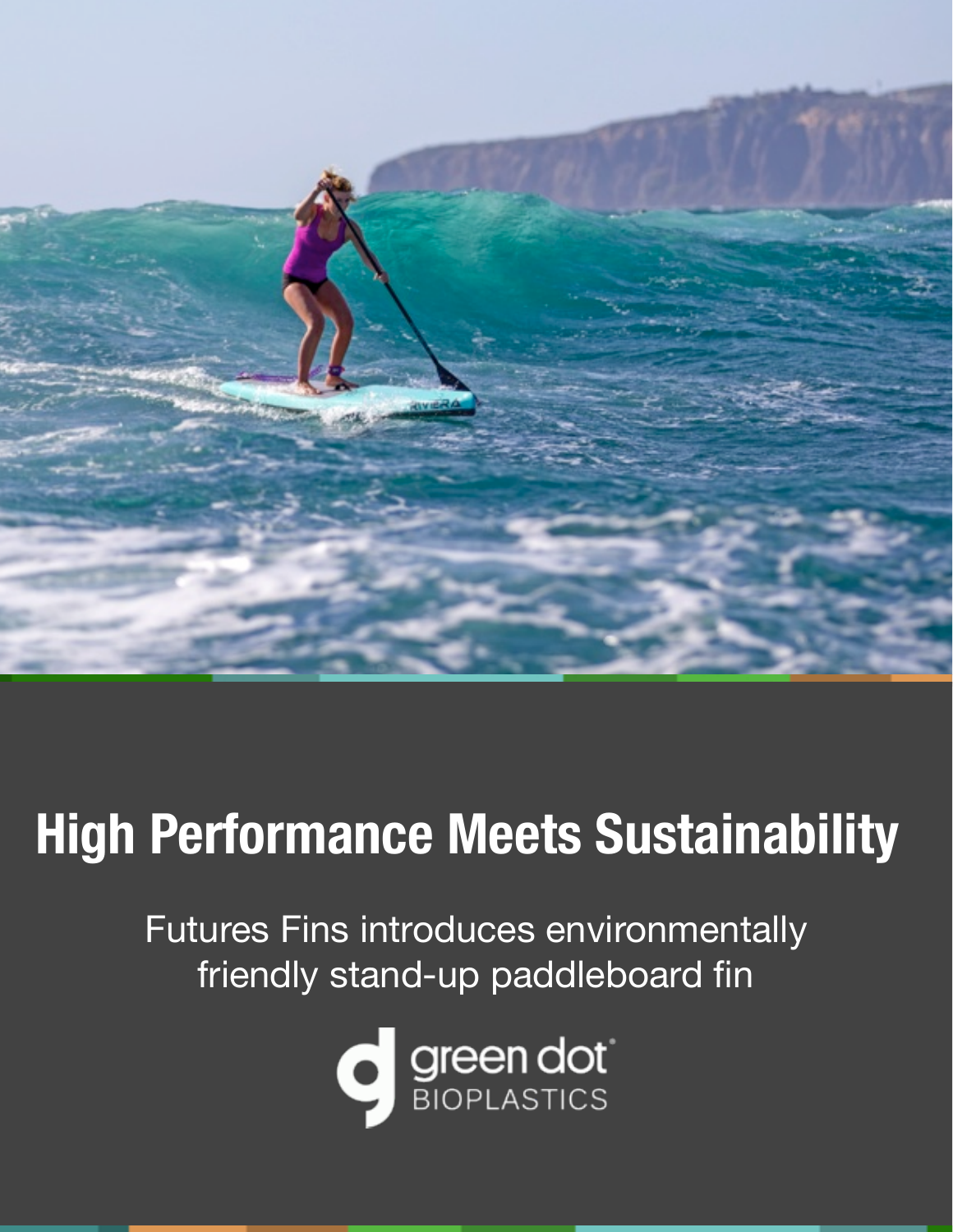Surf equipment manufacturer, Futures Fins, is introducing a new fin for stand-up paddleboards (SUP) created from biocomposites. The RWC (reclaimed wood composite) Keel is an environmentally friendly biocomposite-based fin that meets, and in some aspects exceeds, traditional performance demands.

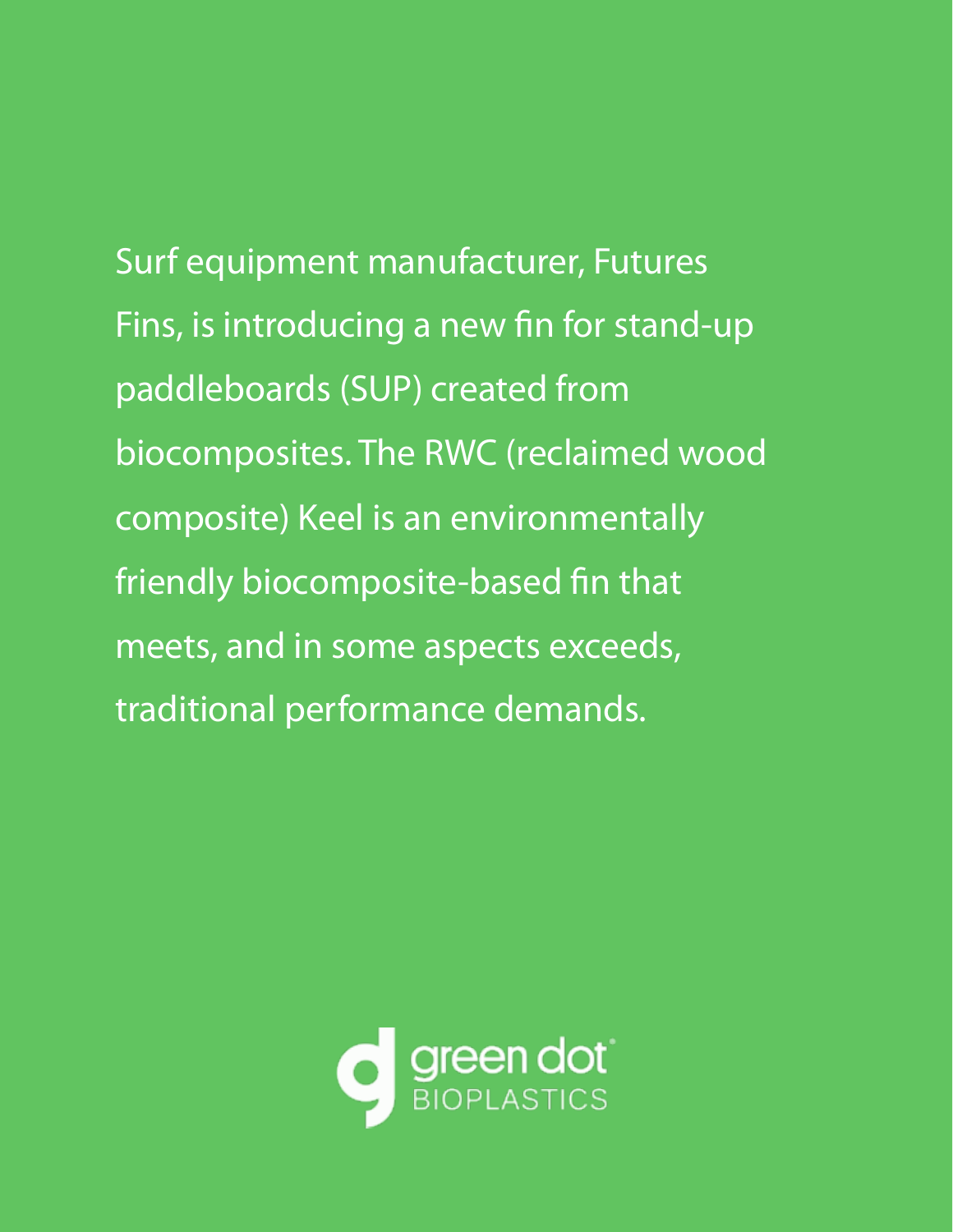

The new fn is made from a wood-plastic composite manufactured by Green Dot Bioplastics. Futures Fins came to Green Dot looking for an environmentally friendly material with the natural aesthetics of wood, that also met the performance requirements of the engineering-grade plastics normally used for this application. One of Green Dot's Terratek wood-plastic composites, a blend of reclaimed wood fbers with recycled plastic, was the right solution.

Futures Fins' prerogative has been to market products as the ultimate, premium performance. They use materials such as carbon fber and Kevlar to produce high-quality, performance-driven, dramatic-looking fns. The new biocomposite fn disrupts this traditional marketing model.

Visually, The RWC Keel tells a different story than the other products. It's a fn that looks and feels different than anything else Futures Fins manufactures, but performs at the same level, or better than many of the other fns for stand-up paddleboards.

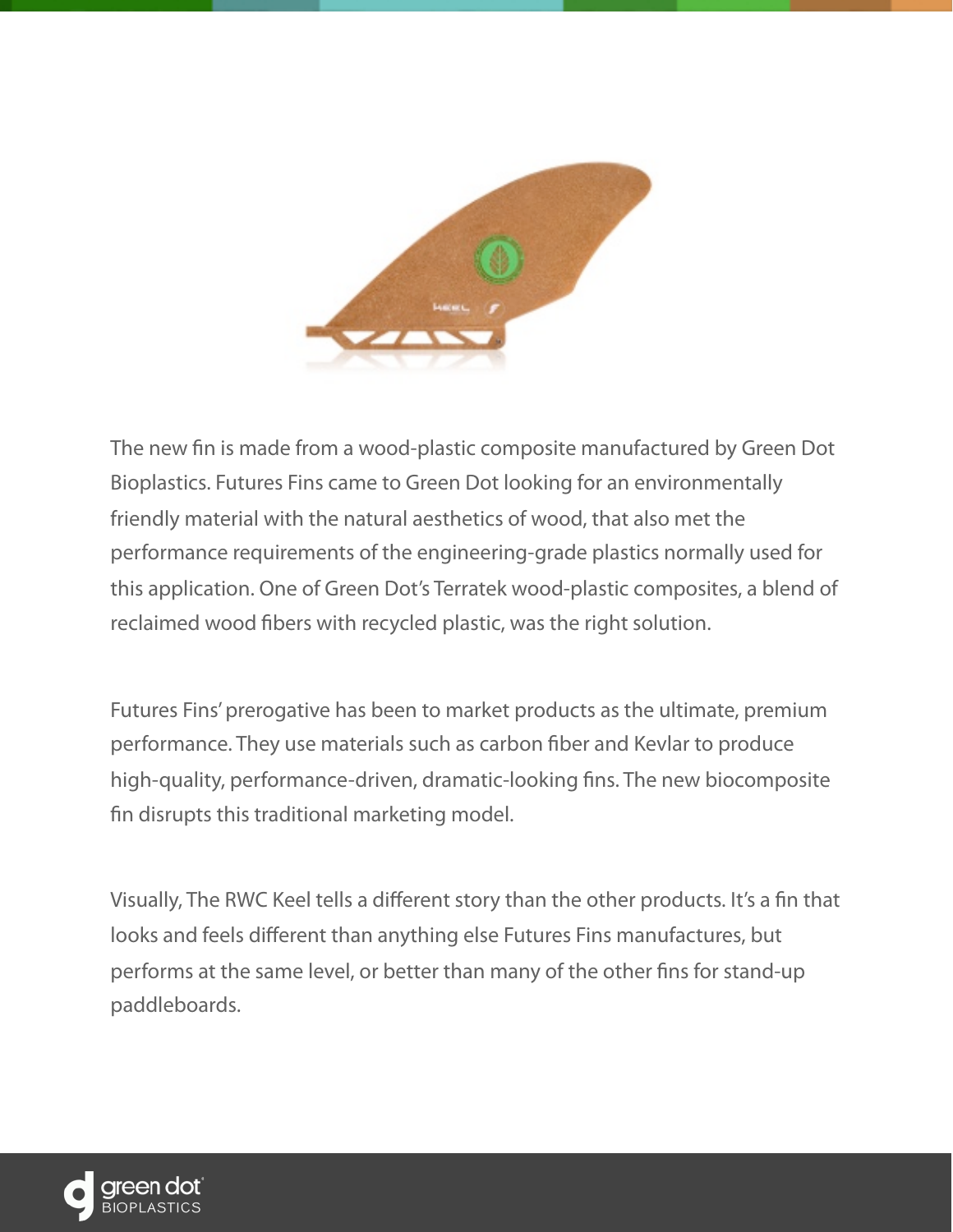### The biocomposite-based fn tested well

Each SUP fn receives a rating on the Speed vs Stability scale based on fex, rake and foil tests to assist customers in determining the specifcs they need according to their skill level and desires.

**Flex** – Just like the name implies, flex is the stiffness rating of a fin. It plays a large role in the way a board will handle on the water. Stiff fns provide stability for both beginner and expert stand-up paddlers to track straight and get more strokes per side. Stiffness is the hardest quality to achieve in lightweight, non-traditional materials.

**Rake** – This is the measurement of how far back a fn curves compared to its base. Boards with less rake will have less drag and be faster through the water. Boards with more rake draw straighter lines and are more stable on the water.

**Flow** – The fn's shape is known as the foil, and has an impact on how water flows under the board. The fin is hydrodynamically shaped from front to back. The shape can determine how much lift is achieved in various wave conditions, in addition to how much drag is created under the board.

The new biocomposite-based fns tested just as well in these three categories, but at a lighter weight as compared to the products they were replacing.



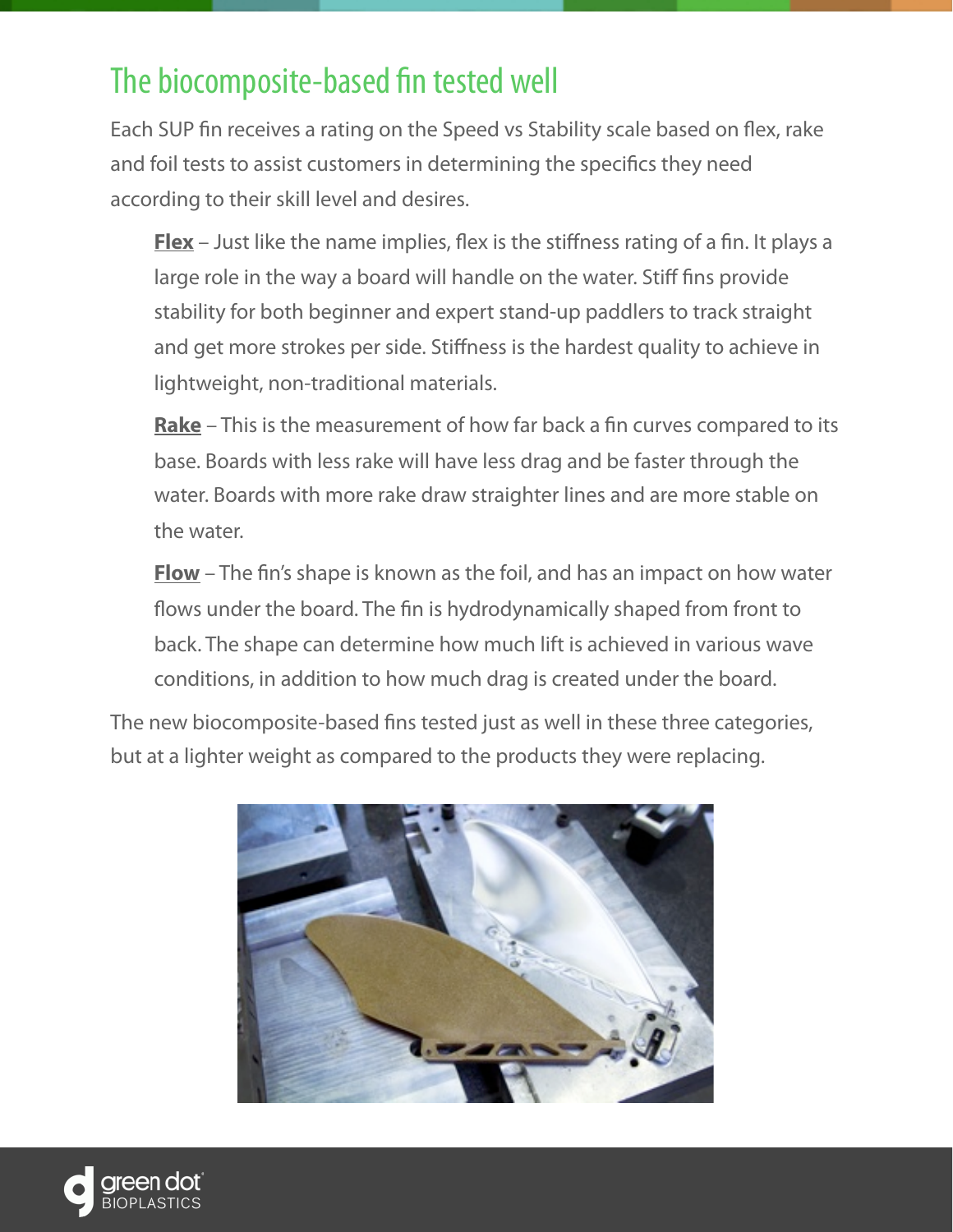### Previous attempts to manufacture an eco-friendly fin

Futures Fins makes thousands of plastic products every year. As surfers who manufacture equipment in Huntington Beach for other surfers, they are deeply connected to the beach and ocean. Seeing trash and plastic waste wash up on the beach was more than bothersome. The owners felt a responsibility to protect the environment, and aimed to create a product that would reduce landfll waste and be as friendly to the earth as possible.

Collaborating with Green Dot Bioplastics and using the wood-plastic composite wasn't Futures Fins' frst attempt at creating an environmentally friendly fn. Previous materials were also experimented with: mushroom foam, hemp, fax, soy-based items and more. Ultimately, these materials were difficult to work with, and did not meet the performance level required.

The composite used ended up being a plug-and-play solution. It's easy to mold, and creates a product that's about 35% lighter than the standard products Futures Fins manufactures. Green Dot's wood-plastic composite can achieve a wide range of characteristics by adjusting the species, size and concentration of wood particles in the formulation. While the formulation can change to produce dramatic differences, the common characteristic among all iterations is sustainability.

#### Futures Fins future

Futures Fins is living up to their name as they plan to continue collaborating with Green Dot Bioplastics to introduce more products utilizing biocomposites and bioplastics. The key will be increasing the stiffness while keeping the product light, a task Green Dot is prepared to help Futures Fins achieve. This will enable fns to be made for long board and twin fn surfboards as well. The holy grail will be the development of a biocomposite or bioplastic for short boards, but the aggressive riding style demands more out of the fn.